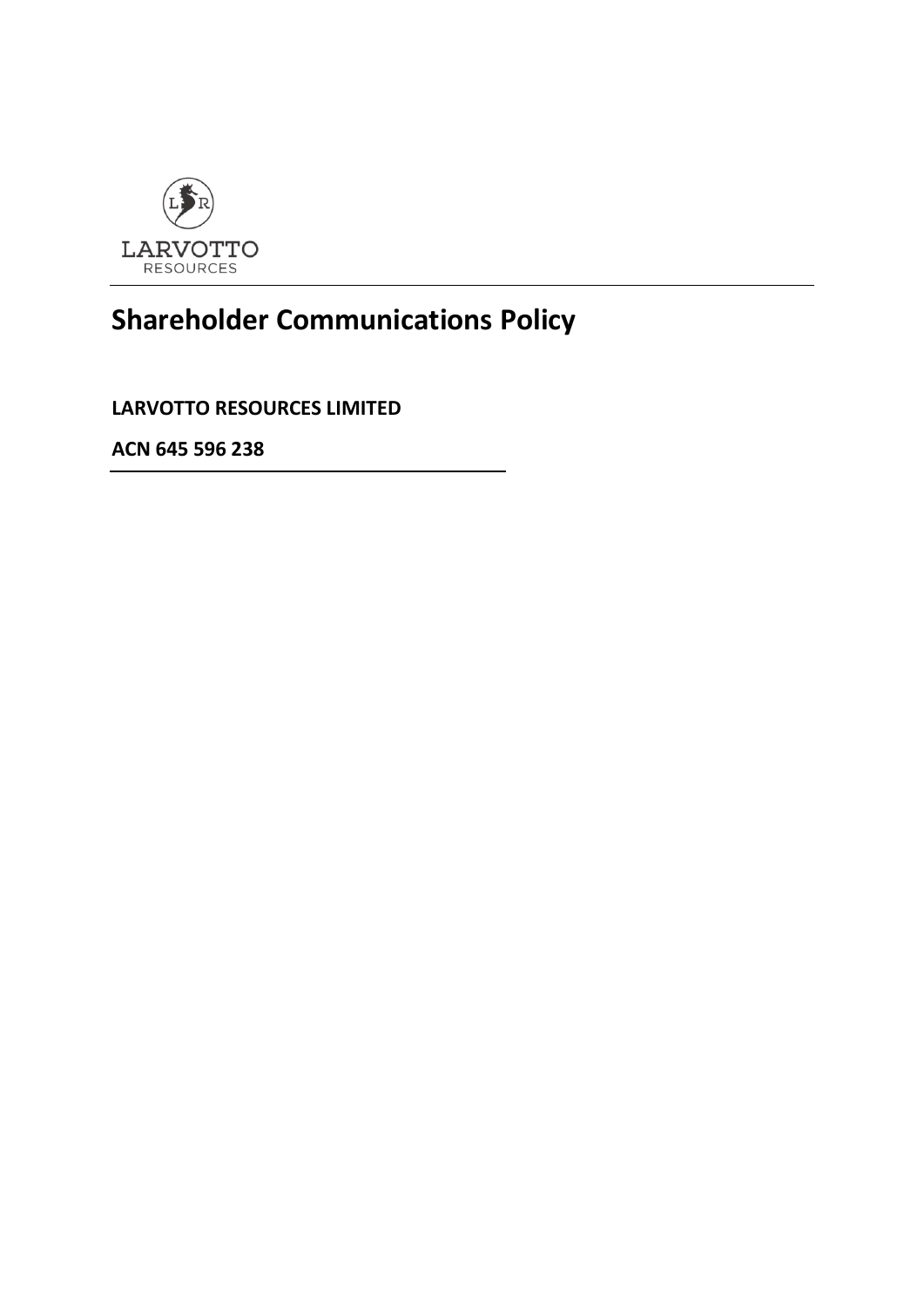## **1. Purpose**

The Board of the Company aims to ensure that the shareholders are informed of all major developments affecting the Company's state of affairs.

Information is communicated to shareholders through:

- 1. the Annual Report delivered by post or via email (if requested by the shareholder) and which is also released to ASX and placed on the Company's website;
- 2. the half yearly report which is released to ASX and also placed on the Company's website;
- 3. the quarterly reports which are released to ASX and also placed on the Company's website;
- 4. disclosures and announcements made to the ASX, copies of which are placed on the Company's website;
- 5. notices and explanatory statements of Annual General Meetings (**AGM**) and General Meetings (**GM**), copies of which are released to ASX and placed on the Company's website;
- 6. the Chair of the Board's address and the Managing Director's address made at the AGMs and the GMs, copies of which are released to ASX and placed on the Company's website;
- 7. the Company's website on which the Company posts all announcements which it makes to the ASX as well as materials distributed at investor or analyst presentations ;and
- 8. the auditor's lead engagement partner being present at the AGM to answer questions from shareholders about the conduct of the audit and the preparation and content of the auditor's report.

As part of the Company's developing investor relations program, shareholders can register with the Company to receive email notifications of when an announcement is made by the Company to the ASX, including the release of the Annual Report, half yearly reports and quarterly reports. Links are made available to the Company's website on which all information provided to the ASX is immediately posted.

Shareholders are encouraged to participate at all GMs and AGMs of the Company. Upon the despatch of any notice of meeting to shareholders, the Company Secretary shall send out material with that notice of meeting stating that all shareholders are encouraged to participate at the meeting. The Company will ensure that appropriate technology is used to facilitate the participation of shareholders at such meetings and that meetings will be held at a reasonable time and place. Shareholders who are unable to attend meetings may ask questions or provide comments ahead of meetings.

All substantive resolutions at shareholder meetings will be decided by a poll rather than a show of hands.

Historical Annual Reports of the Company are provided on the Company's website.

Shareholders queries should be referred to the Company Secretary in the first instance. Any significant comments or concerns will be conveyed to the Board and relevant senior executives.